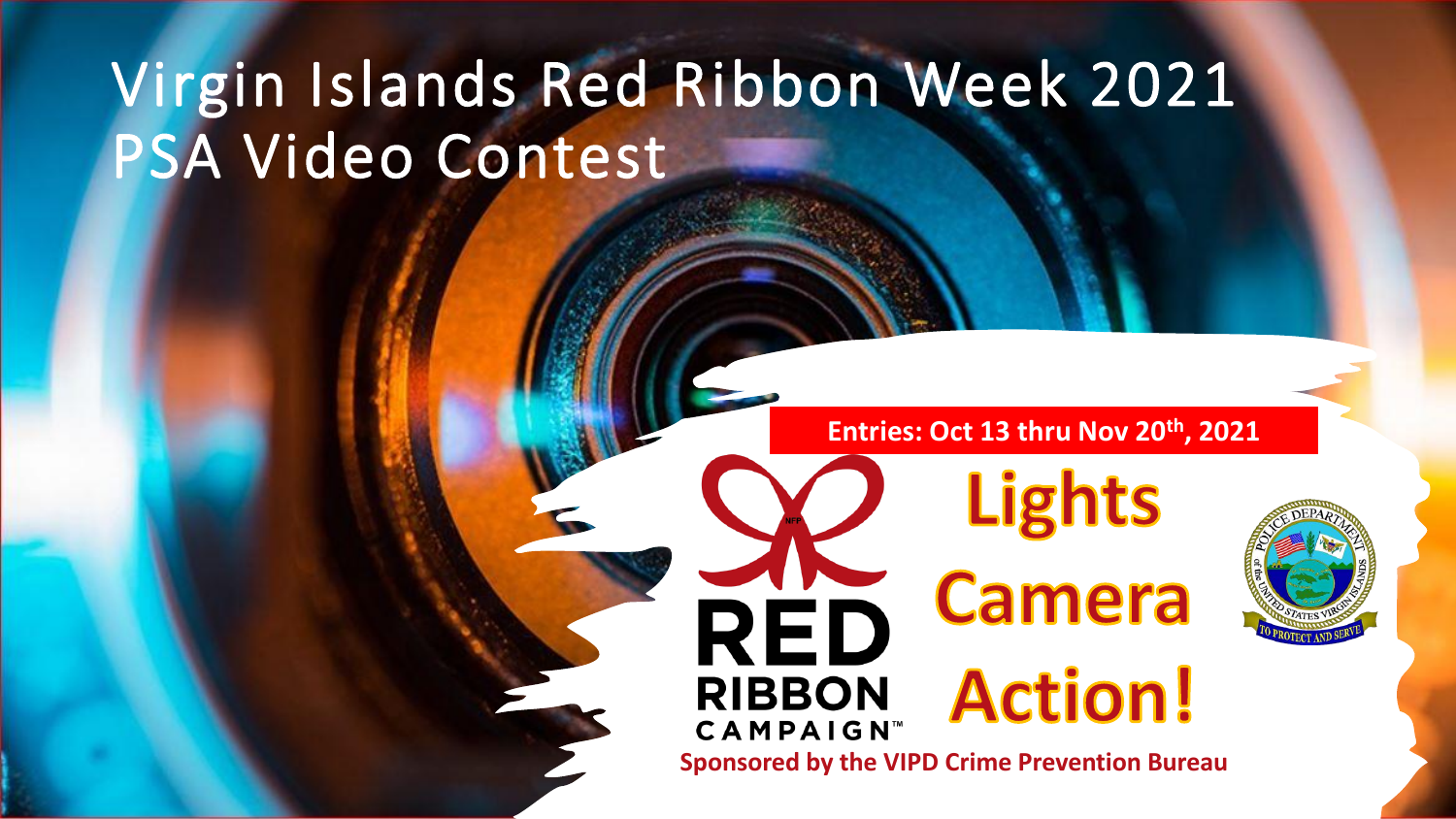

# RED RIBBON WEEK

After drug traffickers murdered DEA Special Agent Enrique "Kiki" Camarena in 1985, Red Ribbon Week has become an annual event highlighting the importance of preventing drug misuse in our nation's schools and communities. Each year from October 23–31, people across the United States show their commitment to a healthy, drug-free lifestyle by wearing or displaying the Red Ribbon.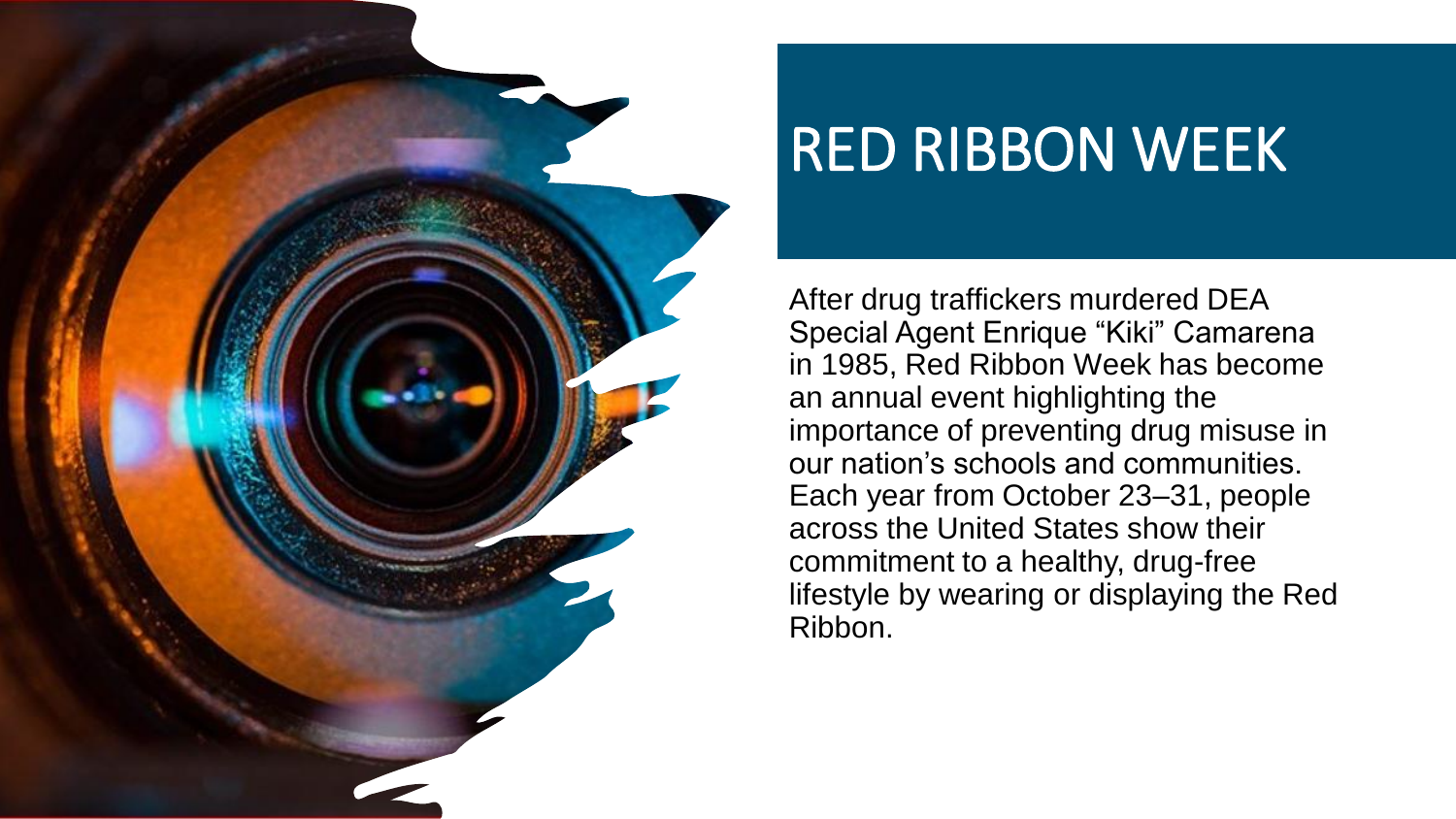

# RED RIBBON WEEK

As part of the Drug Enforcement Administration's (DEA) Red Ribbon Week campaign, The Virgin Islands Police Department's Crime Prevention Unit in connection with the Salt River Group sponsoring a Public Service Announcement (PSA) Video Contest for all middle and Highschool aged students. The Video PSA Contest is an effort to promote the importance of preventing alcohol and drug misuse among K-12 students.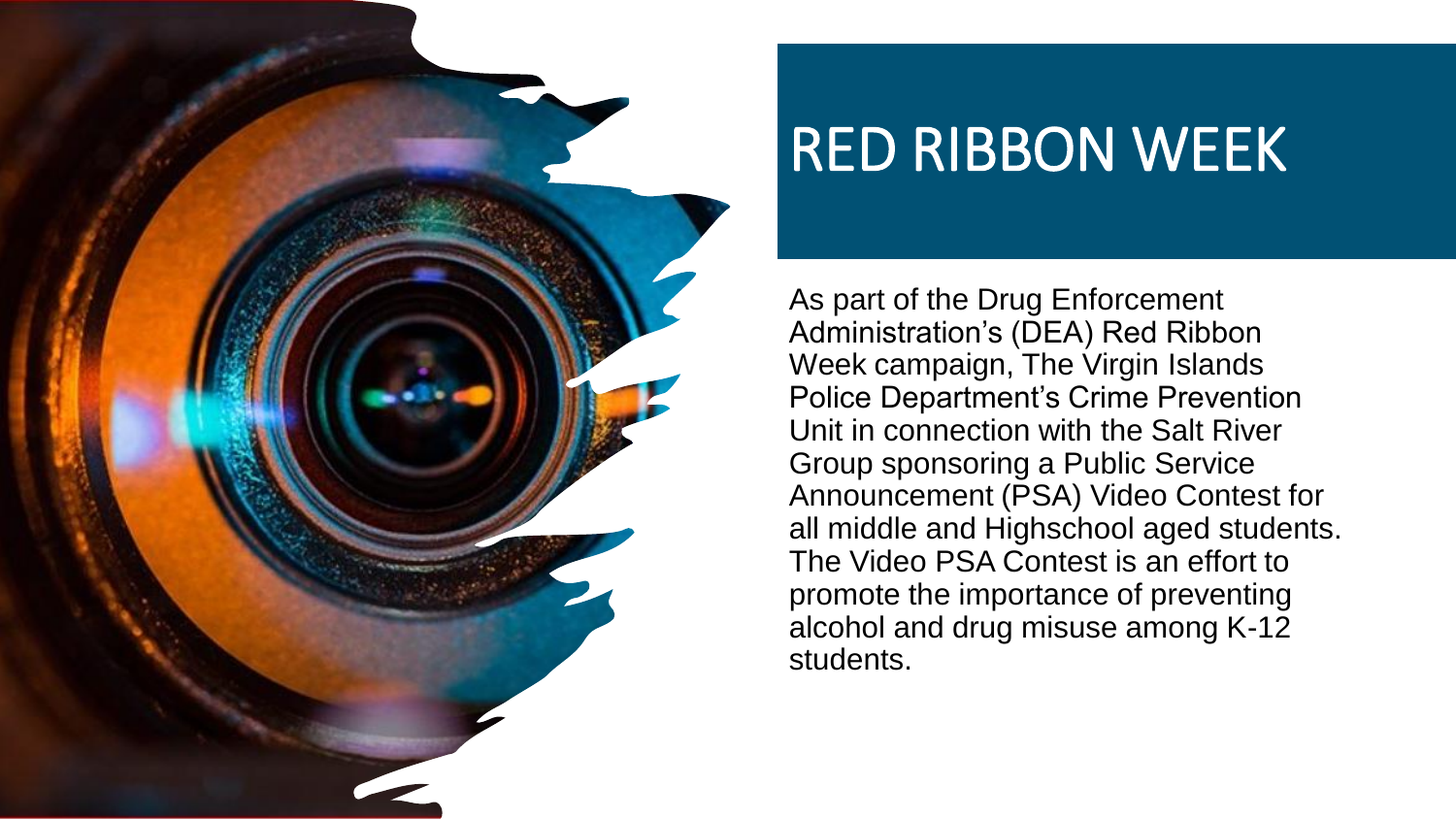# WHAT IS THE PSA CONTEST?

The contest is an opportunity for middle thru high schools to demonstrate how students prevent alcohol and other drug misuses on their campuses and communities and inspire and challenge others to avoid alcohol and other drug misuses among students by shooting a 30-60 second PSA video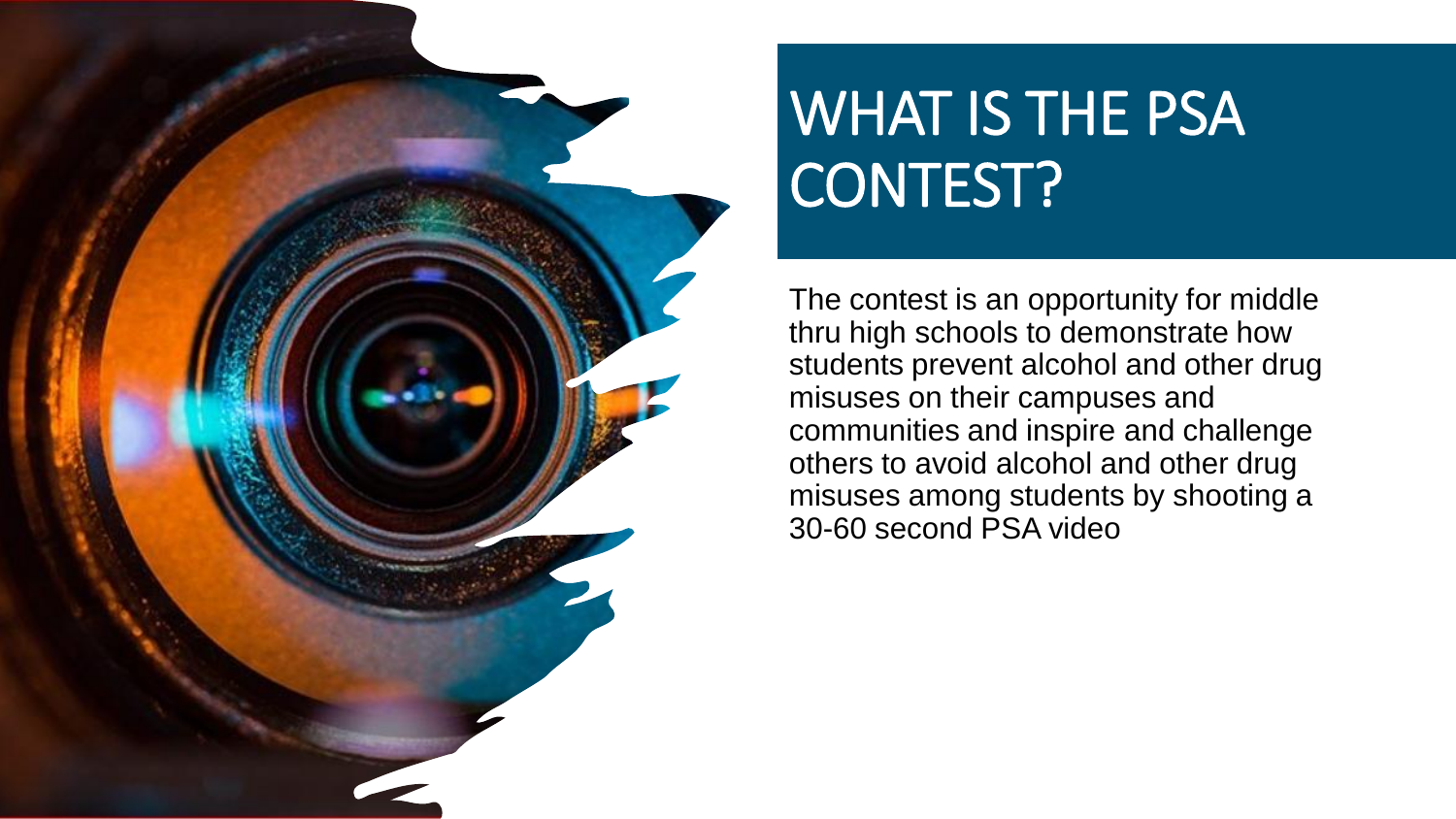

# WHO IS ELIGIBLE TO PARTICIPATE?

6<sup>th</sup>-12<sup>th</sup> grade students' territory-wide (USVI) are eligible, there is only one (1) entry per student allowed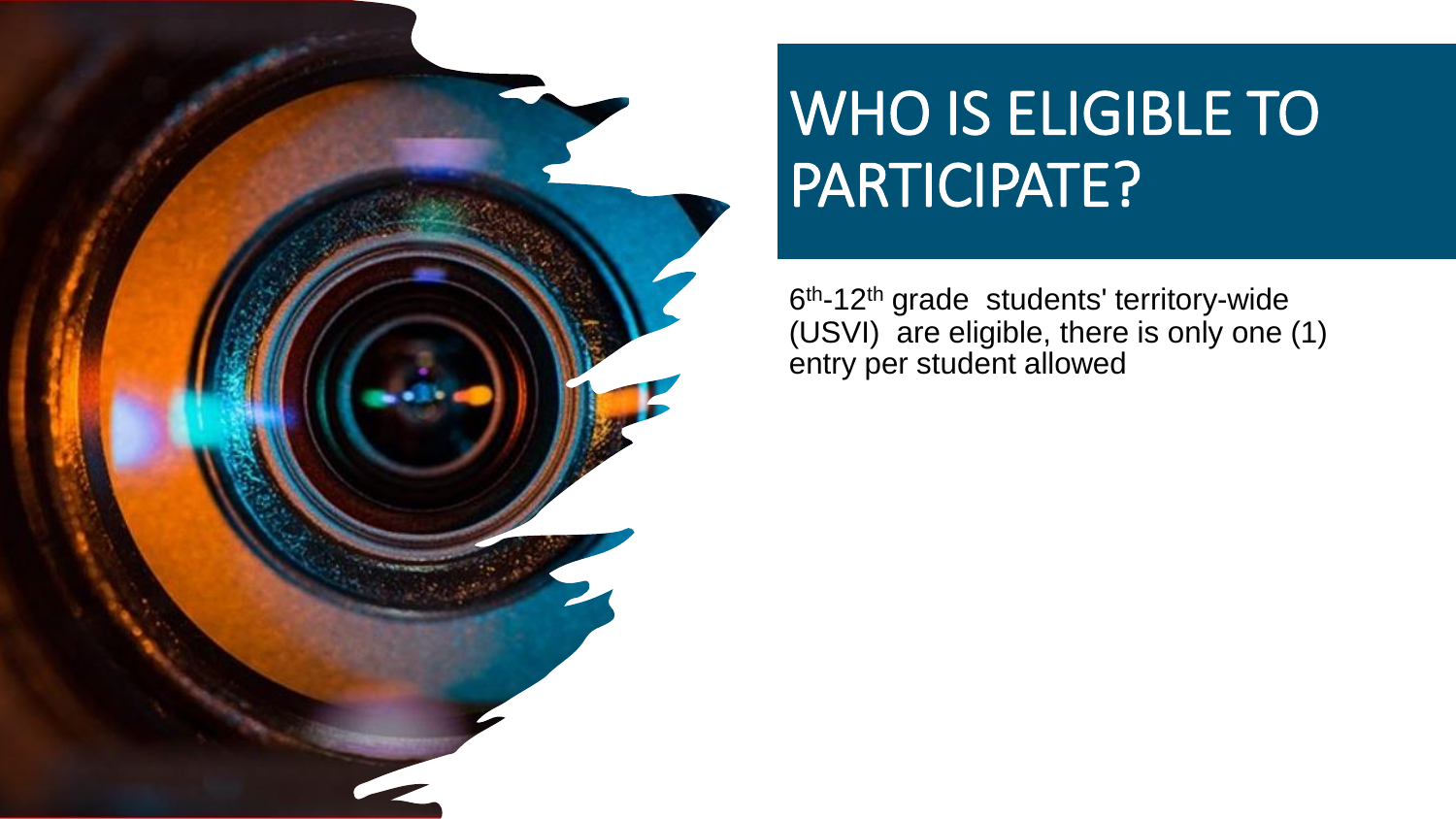

# CONTEST DATES?

The contest begins on October 13, 2021 and closes on November 20, 2021 (referred to as the Entry Period throughout the rest of these rules). Entries must be submitted within the Entry Period to be eligible. Entries received outside of these dates will be disqualified.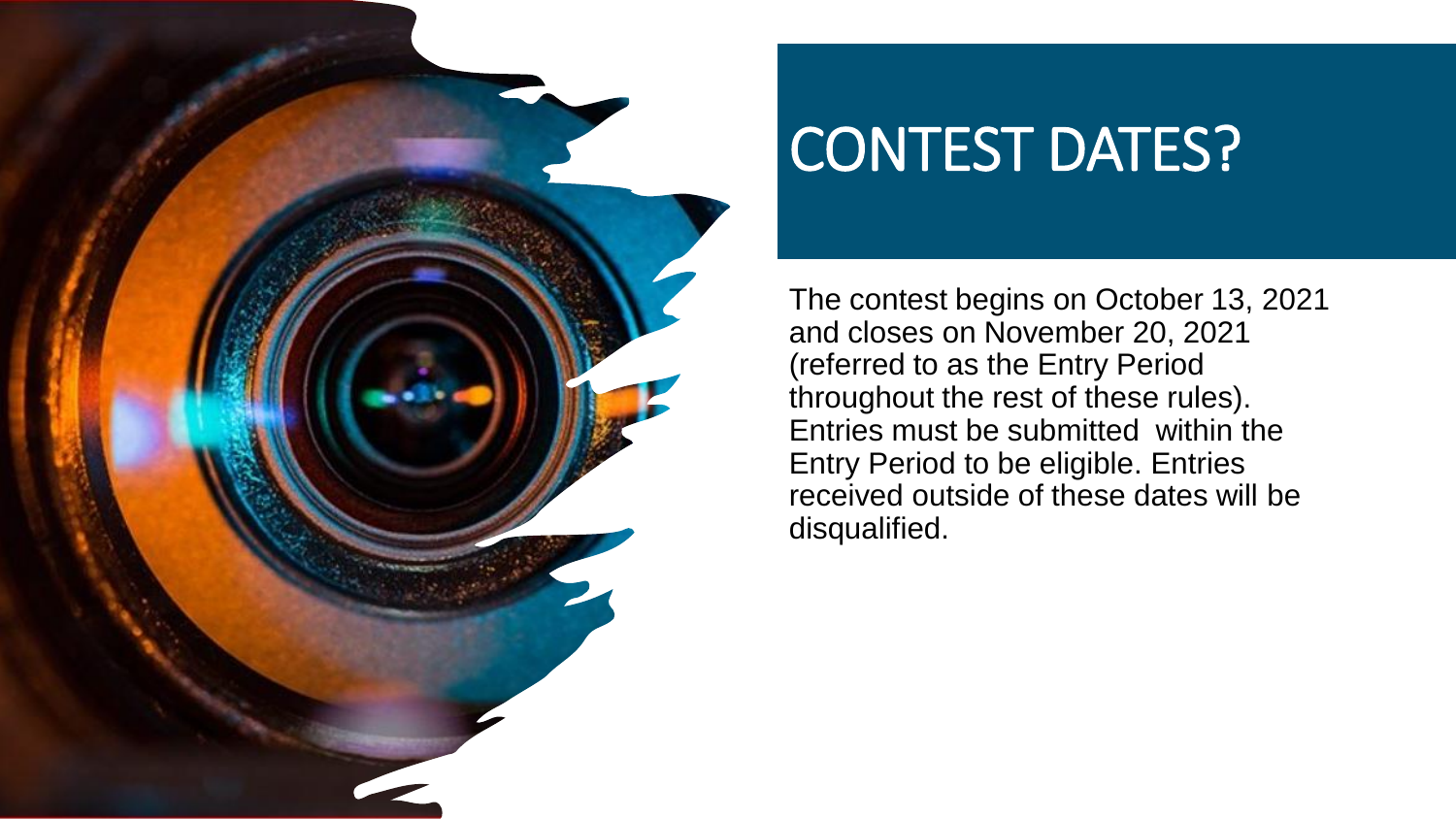

# HOW TO ENTER ?

- During the Entry Period, visit [virginislandsredribbonweek2021.org](http://virginislandsredribbonweek2021.org/) and click on the "Submission tab at the top. This will direct you to a brief form to complete, and a place to upload your video link.
- To submit your video, you need to upload it to your own YouTube, account first, and then provide a link to your video in the entry form. **Note:** Only one (1) entry per student is allowed, the **entrant's e-mail address must end in .edu. or local school identifier, no non-school email address will be accepted.**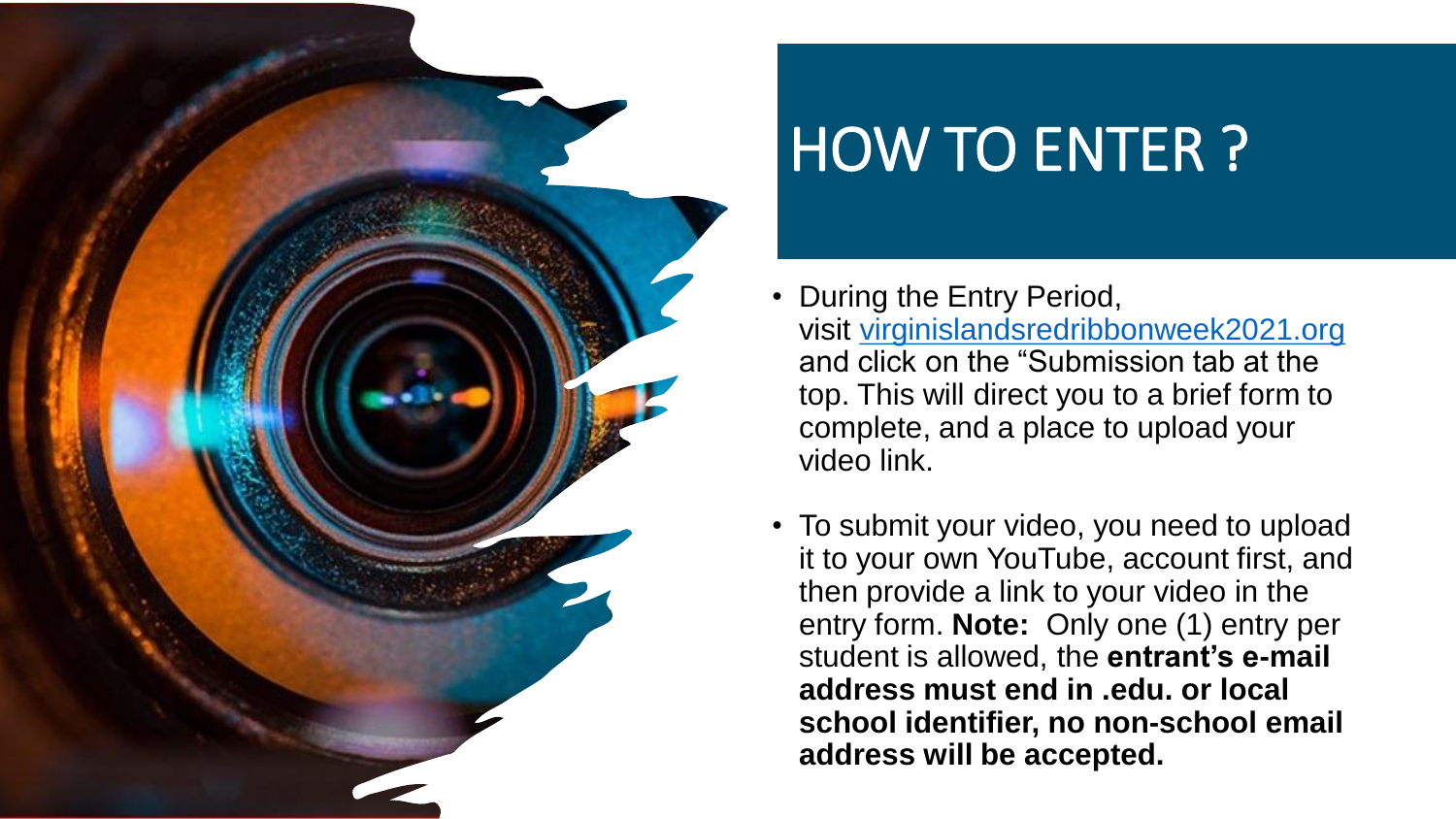

# HOW TO ENTER ?

- By submitting your PSA video (entry), you agree that your entry is eligible (see "What is an Eligible Entry?") and conforms to the content restrictions (see "What are the Content Restrictions?"). Submitting your entry also implies consent to the contest's sponsors to use the entry as appropriate, regardless of its selection as one of the contest's winners and or to promote future contests.
- The contest's sponsors, at their sole discretion, may disqualify your entry from the contest if they believe it fails to conform to these official rules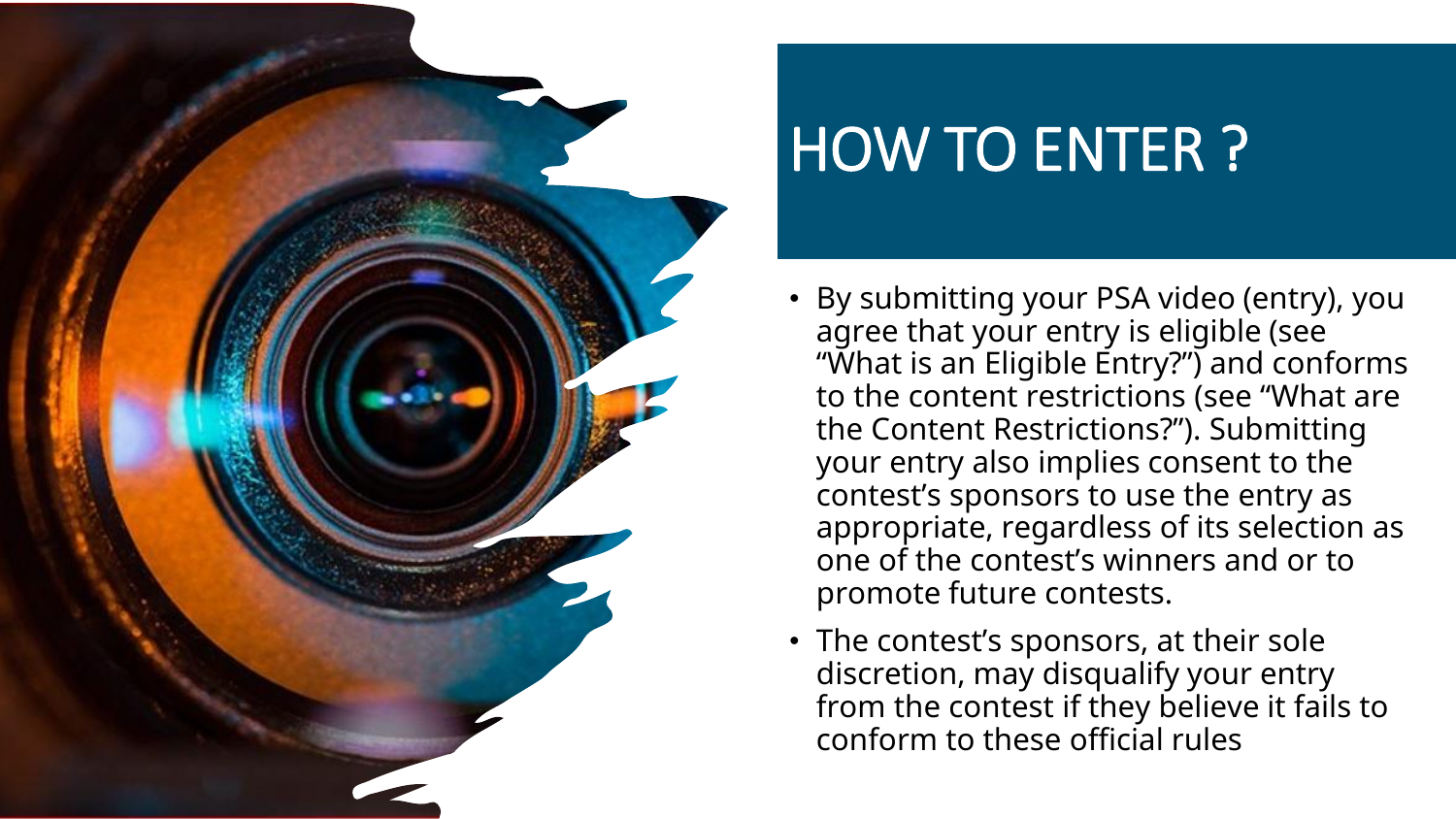

# WHAT IS AN ELIGIBLE ENTRY?

- To be eligible for judging, an entry must meet the following content and technical requirements:
- The PSA Video must be between 30– 60 seconds. Video's that exceed 60 seconds will be disqualified.
- The PSA Video must focus on the underlying message behind Red Ribbon Week and the commitment to a healthy, drug-free lifestyle.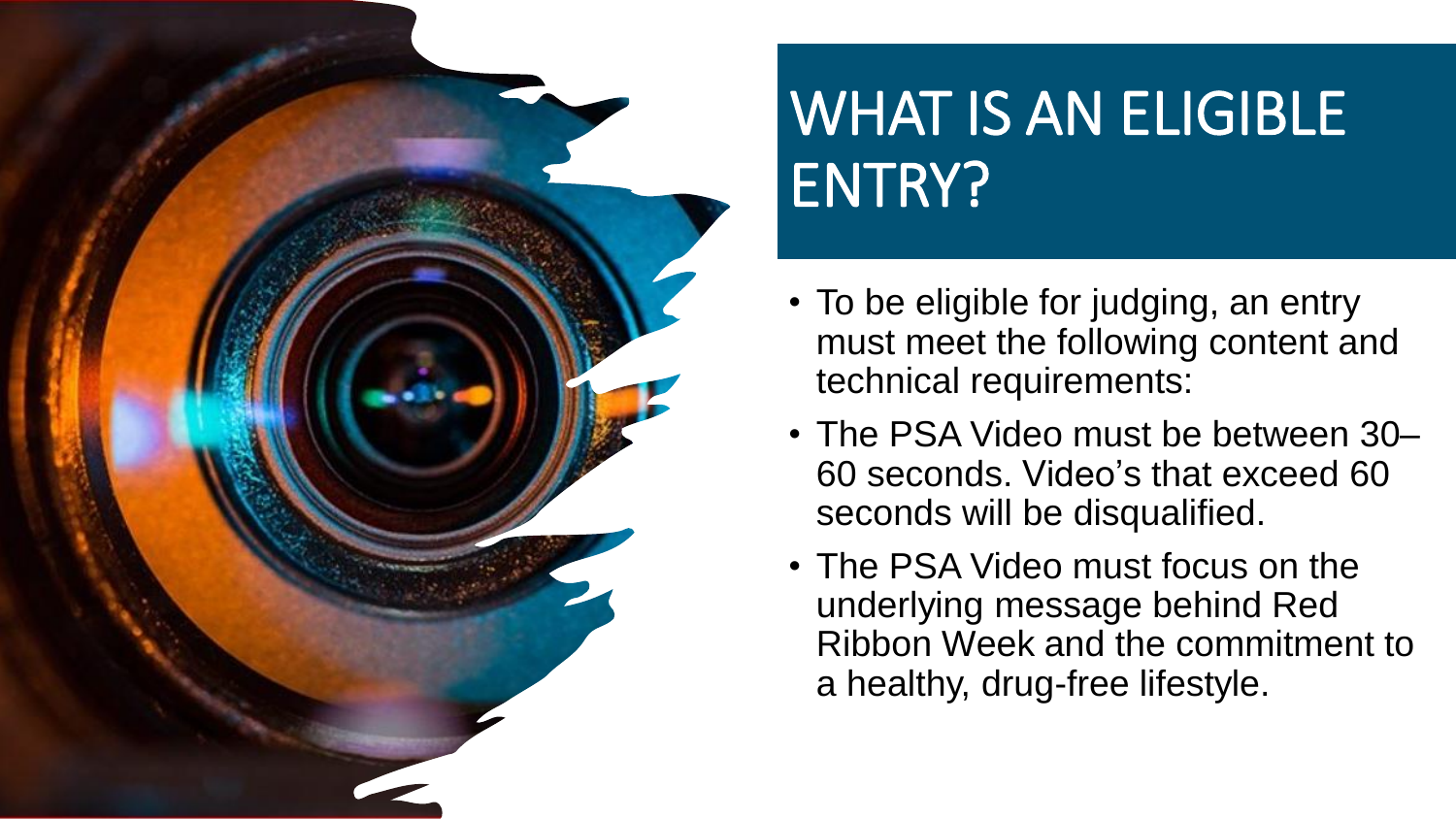

# WHAT IS AN ELIGIBLE ENTRY? cont

- The PSA Video must include the mandatory end frame "*Produced by the US Virgin Islands Police Department's Crime Prevention Bureau for Red Ribbon Week 2021," and include the Red Ribbon week Ribbon somewhere in the video.*
- The PSA Video must focus on preventing alcohol and other drug misuses among K-12 students. Entries that focus only on alcohol misuse or only on drug misuse will be disqualified.
- The PSA Video must inspire others to take action to prevent alcohol and other drug misuses among K-12 students.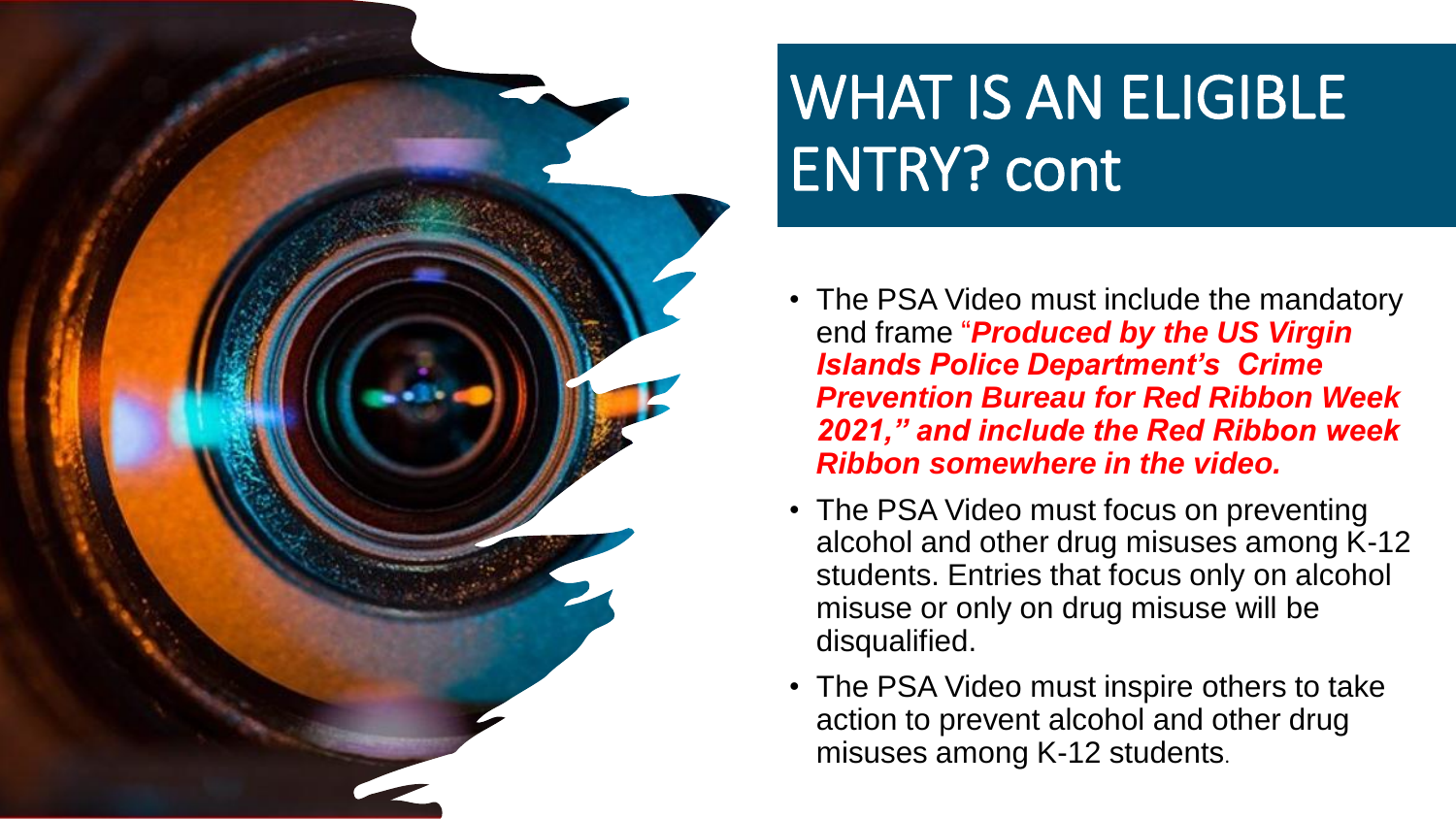

### WHAT IS AN ELIGIBLE ENTRY? cont

- **The entry must be shot ONLY using a smart phone or tablet type device capable of recording video. No Professional Motion picture capture equipment shall be used. Violation of the shooting rules will result in disqualification**
- The entry must be uploaded to the entrant's own YouTube, Vimeo, or Daily Motion account and a link to the video must be provided as part of the entry.
- The entry cannot be previously submitted in a promotion of any kind or exhibited or displayed publicly through any means.
- Entrants must obtain all applicable consents, approvals, or licenses to submit their entry.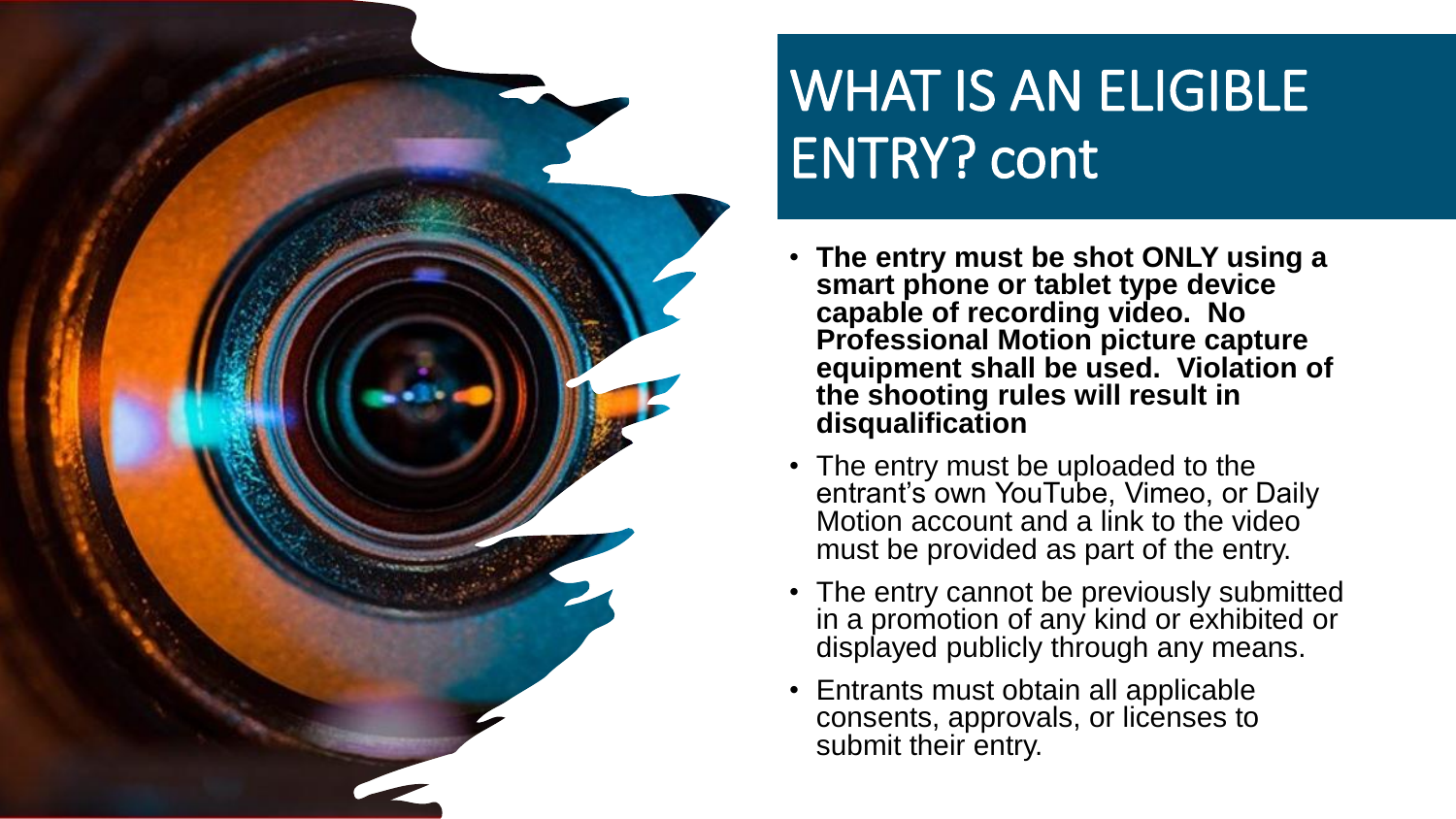

### PRIZES

The three winners' territory-wide (first, second, and third place) will be announced through all media outlets on December 10, 2021. The links to all videos will be provided on all social media platforms. The prize structure is as follows:

• **First Place:** \$1000 to support the winning school efforts to prevent drug misuse among their students and a recognition plaque. The first-place entry will have their entry showcased with credits.

• **Second Place:** \$500 to support the winning school's efforts to prevent drug misuse among their students and a recognition plaque.

• **Third Place:** \$250 to support the winning campus's efforts to prevent drug misuse among their students and a recognition plaque.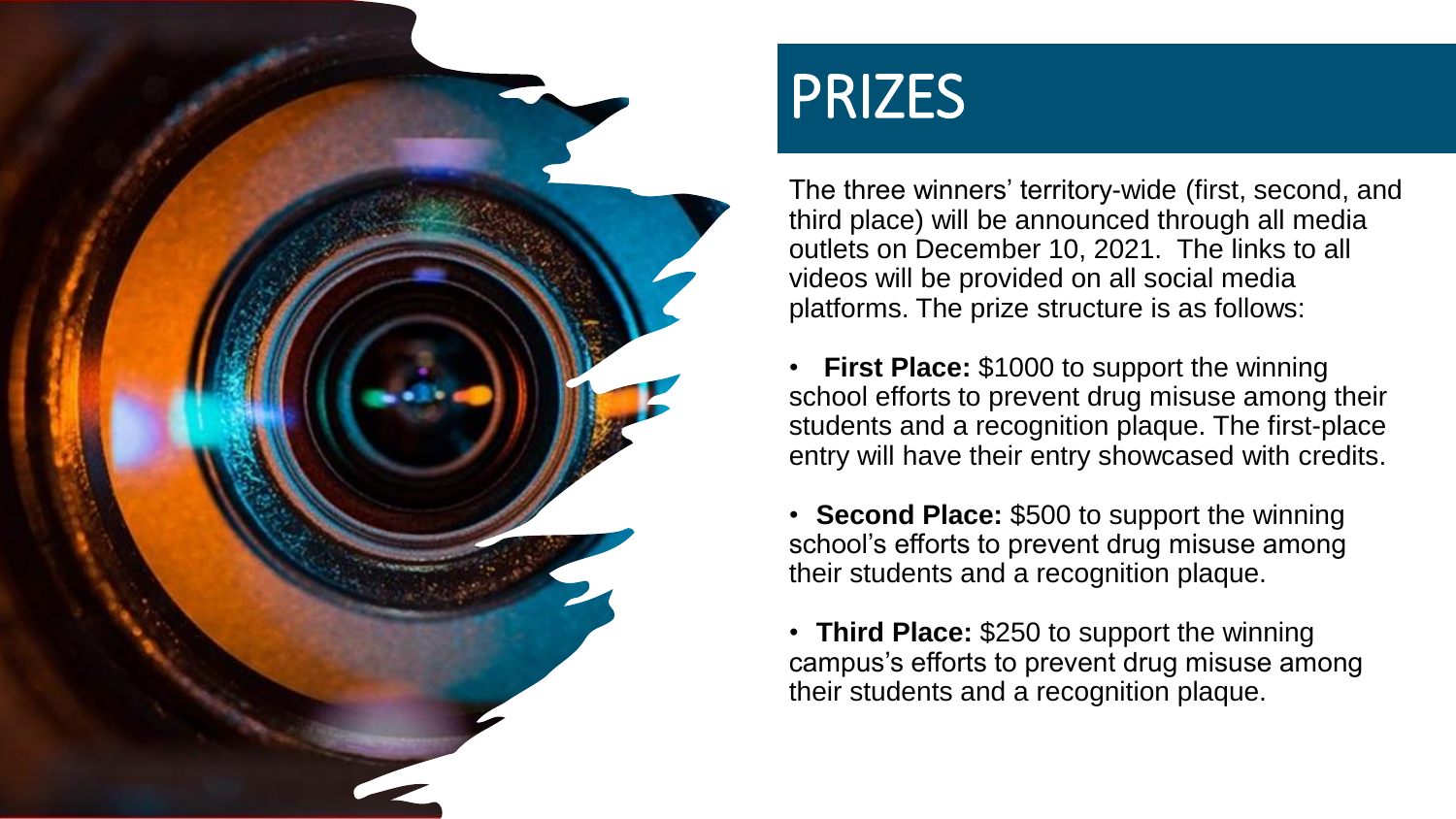

#### JUDGING

Each entry is judged by a five-person panel of objective reviewers, VIPD Crime Prevention Bureau Staff member, two (2) Teachers one public and one non-public, active Producer/ Director in the local film industry, and a college student, who will evaluate and score the entries. Additionally, the entries will be available for public viewing thru a link provided on the official website. There members of the community can provide *likes.* Each entry will receive a score of 0-100 depending on how well it responds to the following criteria.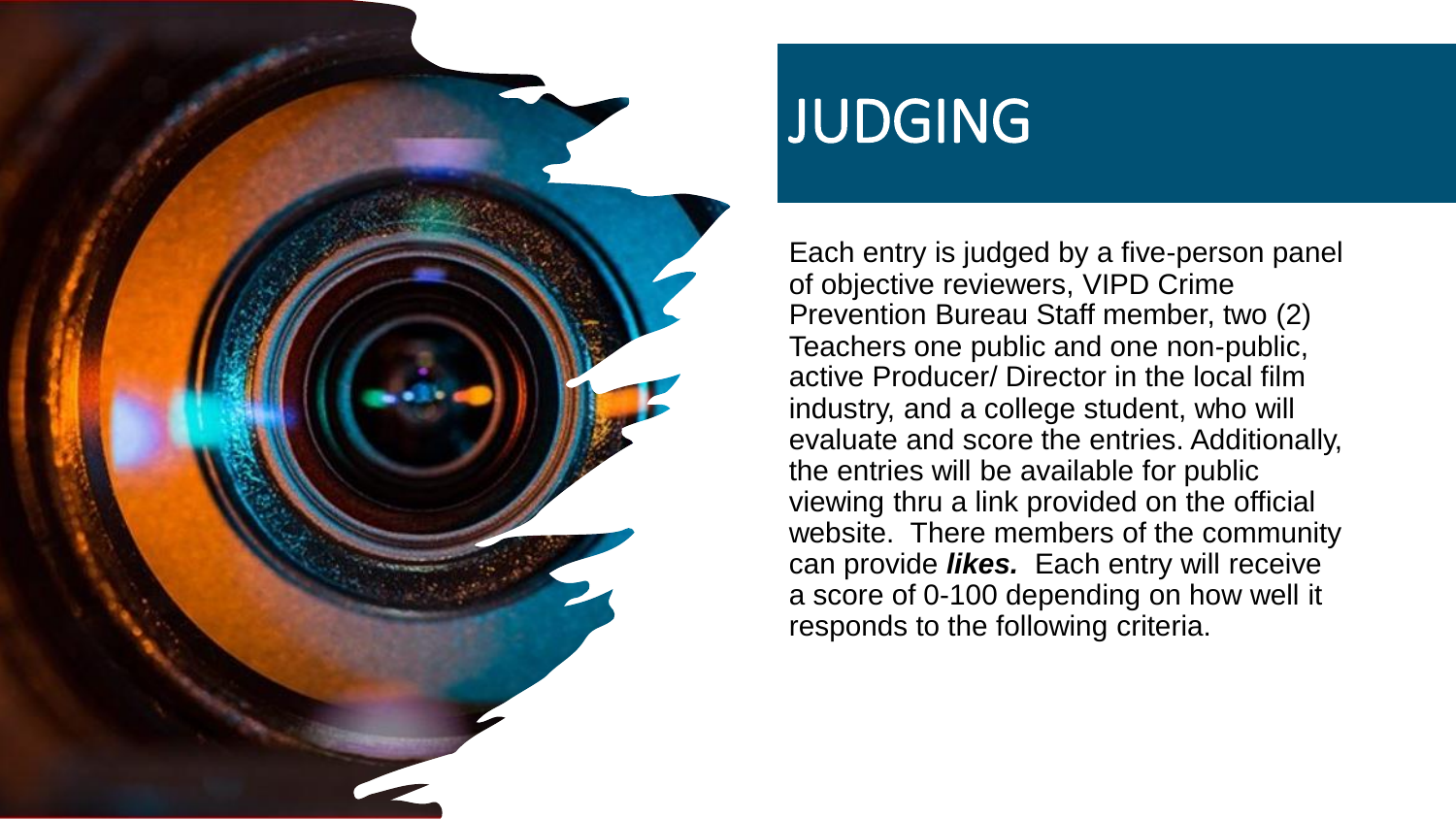

### POINTS

#### *Appropriateness of Message (50 points)*

• The Video focuses on the underlying message behind Red Ribbon Week and the commitment to a healthy, drug-free lifestyle.

• The Video demonstrates how students are taking action on their campus to prevent alcohol and other drug misuse.

• The Video inspires and challenges others to take action to prevent alcohol and other drug misuse among K-12 students

#### *Creativity and Originality (20 points)*

- The Video exhibits creativity in its design and execution.
- The Video exhibits original ideas, concepts, and content.
- The Video is memorable, relevant, and interesting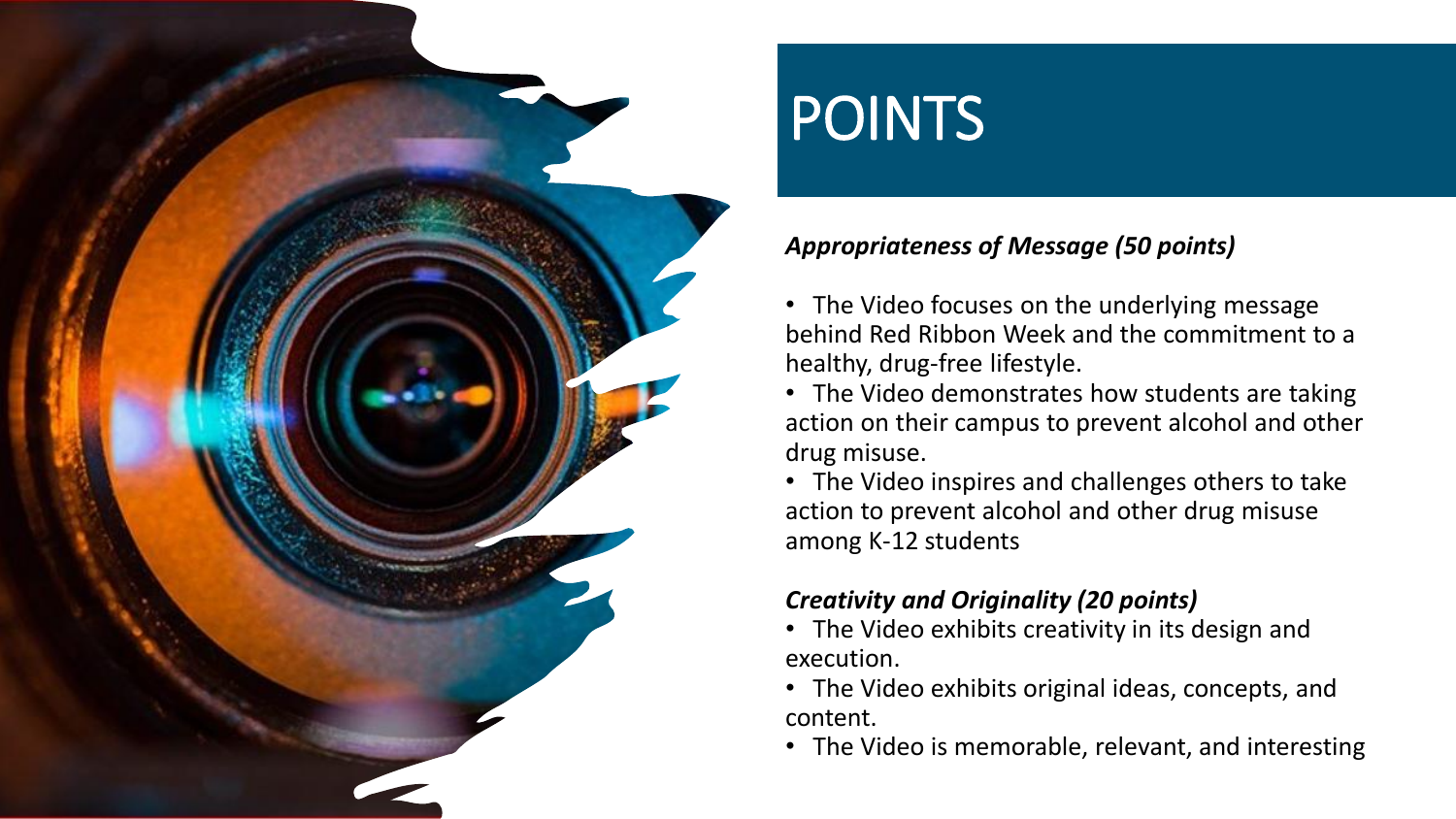

### POINTS

#### *Production Value (20 points)*

- The Video is visually strong and appealing.
- The Video quality is high resolution, and the graphics are legible.
- The audio quality is balanced and audible.

#### *Social Media popularity(10 points)*

- The Video will generate views and likes
- Entrants should promote their videos through their social media and provide links to view their content
- The number of views and likes will be tallied as follows
	- o 100-200 likes 2 points
	- o 201-500 likes 5 points
	- o 500-1000 likes 7 points
	- o 1001 and above 10 points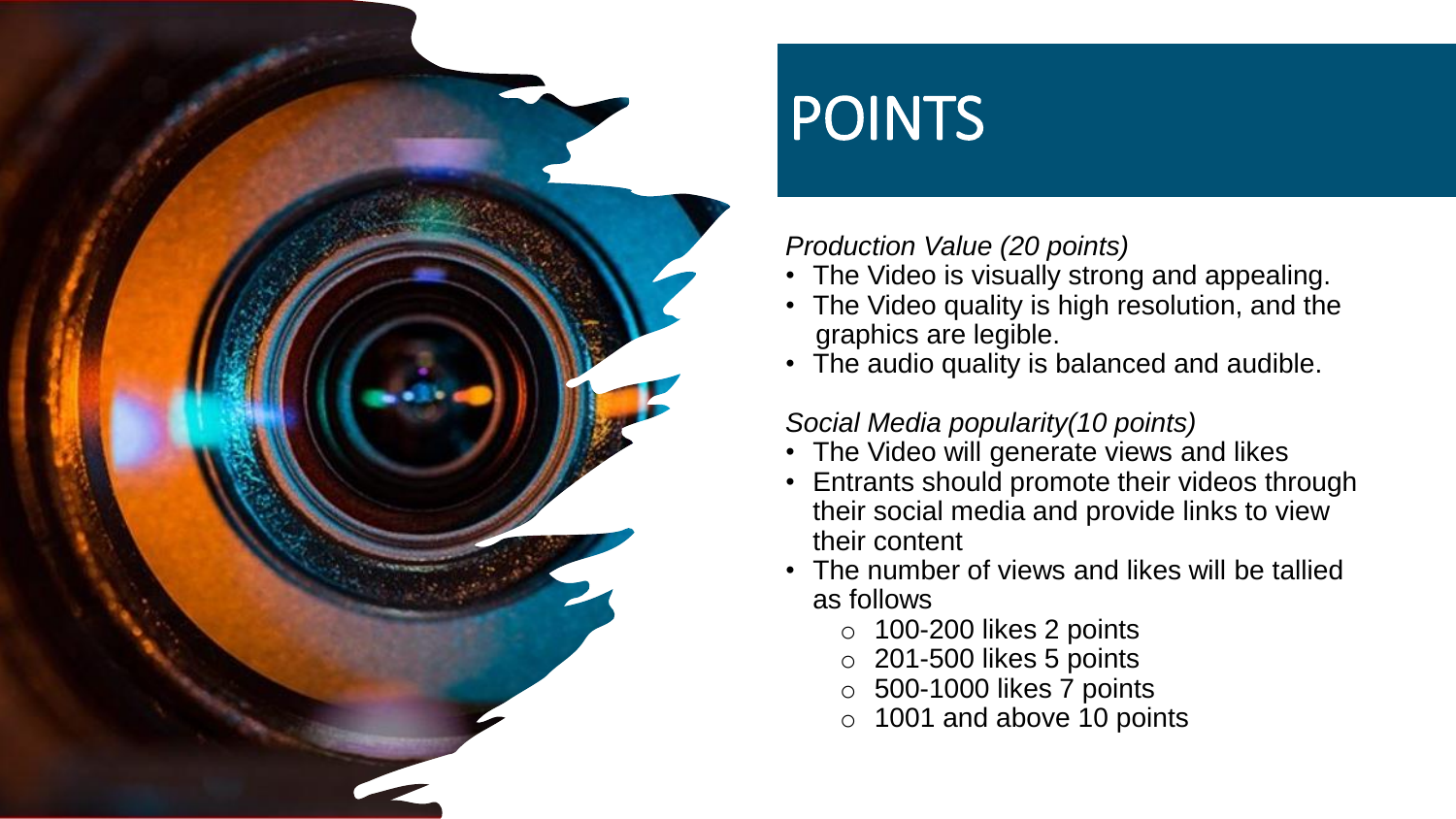

# NOTIFICATION

- The winners are notified by the VIPD Prevention Unit via e-mail to the school on December 10, 2021. The winner will be required to submit the video file in a QuickTime/MOV, WMV, MPEG, or AVI format, as well as sign and return an Affidavit of Eligibility, Liability, and Publicity Release. The winners also need to provide a brief description of how they intend to use their award
- If any winner cannot be contacted, fails to complete and return the affidavit within the required timeframe, and/or does not comply with these official rules, that winner will forfeit their prize. If any winner is disqualified for any reason, their prize may be awarded to a runner-up, if any, at the contest sponsors' sole discretion.
- Acceptance of the prize shall constitute and signify the winner's agreement and consent that the contest sponsors and their designees may use the winner's name, city, state, likeness, entry, and/or prize information in connection with the contest for promotional, advertising, or other purposes, worldwide, in any and all media now known or hereafter devised, including the internet, without limitation and without further payment, notification, permission, or other consideration, except where prohibited by law.